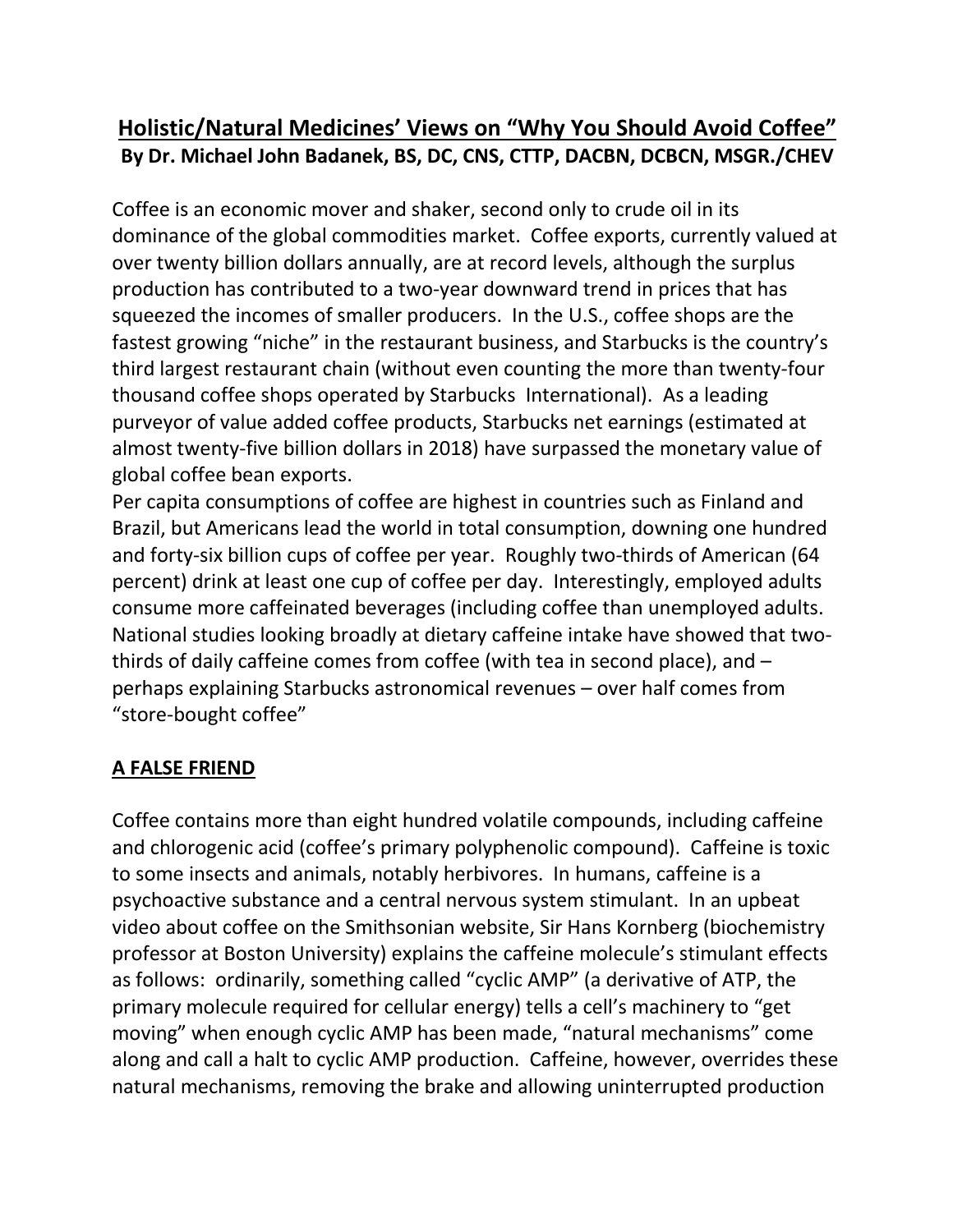of cyclic AMP. This "amped-up" production of cyclic AMP has been a known biological action of caffeine for decades. In layterms, it means that coffee and caffeine "will cause the body to 'forget' that it is tired."

Many coffee drinkers celebrate the "alertness, elevated mood, wakefulness, increased speech and motor activity and decrease(d) appetite" that are the temporary hallmarks of their beverage of choice (and indeed, of all stimulants, whether natural or synthetic). The French author, Honore de Balzac, is reputed to have been a major coffee habitué, consuming up to fifty cups a day when in the throes of writing his literary masterpieces. As Balzac's coffee habit implies, caffeine's ability to stimulate "pleasure and reward" centers in the brain makes it highly addictive, over time, an individual will need to take in ever more caffeine to achieve the same effects. Coffee's ability to keep drowsiness at bay provides a short-term solution that creates a long-term problem.

Despite Balzac's example, the founder of a modern company that trains Fortune 500 companies on emotional intelligence claimed in Forbes in 2012 that coffee is actually a "silent killer of success". To explain this assertion, the Forbes author described a variety of undesirable caffeine-induced effects, including hyper arousal,; irritability, anxiety and other forms of emotional hijacking of behavior, rapid shallow breathing that "deprives the brain of the oxygen needed to keep your thinking calm and rational; and decreased quality of sleep. With regard to the latter, he also noted that "caffeine has a six-hour half-life, which means it takes a full twenty-four hours to work its way out of your system. A blogger/writing for coffee fans concurs, admitting that coffee's ability to keep drowsiness at bay "provides a short-term solution that creates a long-term problem."

#### **EFFECTS ON BODY AND BRAIN**

Caffeinated coffee is a "potent pharmacological agent" that can cause numerous harms. Patients are encouraged to "gradually detoxify this drug from their bodies and lifestyle, drinking herbal teas, beverages made from roasted chicory or simply warm water and lemon juice.(Note that decaffeinated coffee is not a desirable endpoint; it is neither entirely caffeine-free nor free of the other phytochemicals in coffee that can produce strong physiological effects.)

After ingestion, caffeine is widely distributed throughout the body, "promptly" getting into all the body tissues and crossing the blood-brain, blood-placenta and blood-testis barriers. Caffeine is a methylxanthine – a type of molecular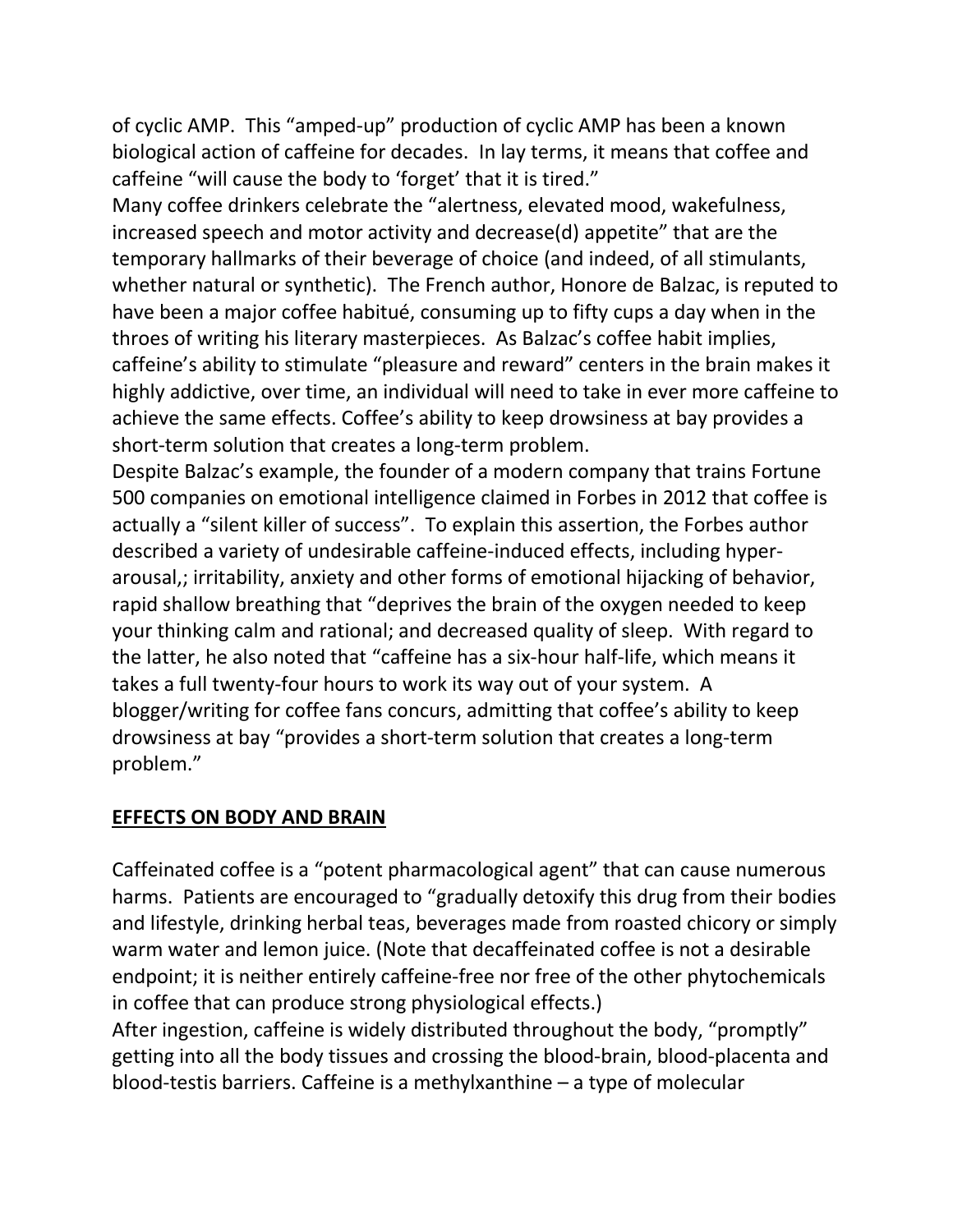compound that functions simultaneously as a stimulant "that can increase heart rate and blood flow" and as a relaxant "that can open blood vessels and loosen muscular tissues. The stimulant property of methylxantines is "one of the main reasons people often feel their hearts racing after consuming a lot of caffeinated foods or drinks."

## **Selected effects of regular consumption of caffeinated coffee**

**Depletes adrenals Depletes epinephrine and norepinephrine neurotransmitters Spikes and then lowers blood sugar Increases heart rate and increases (or lowers) blood pressure Exhausts gastric juices Decreases thymus gland size and circulating antibodies Promotes fibrocystic breast changes Depletes minerals Interferes with the calcium-phosphorus ratio Induces vitamin B1 deficiency Crosses the placenta and breast milk to the fetus and infant**

Depletion of the adrenal glands and compromised nutrition and digestion are some of the many harmful effects of caffeine. The adrenal glands govern the production of key hormones - including sex hormones, stress hormones such as cortisol and the neurotransmitters epinephrine, norepinephrine and dopamine.. Coffee has extremely negative effects on this intricately balanced system. Coffee's artificial stimulation of the adrenal glands and especially cortisol "means that every time you drink coffee, you're activating the body's fight-or-flight response, putting your nervous system "on constant red alert", whether or not there is any actual stress. Normally, cortisol levels are high in the morning to help an individual "rise and shine for the day", but when routine coffee consumption drives up cortisol artificially, it changes the pattern. Cortisol ends up being low in the morning instead of high – prompting the person to reach for a morning cup of coffee and perpetuating the topsy-turvy cycle until, finally, more severe adrenal fatigue sets in.

Research has shown that coffee and caffeine affect utilization and absorption of key nutrients, for example, depleting magnesium and reducing absorption of iron. As a diuretic, caffeinated coffee also contributes to calcium excretion to such an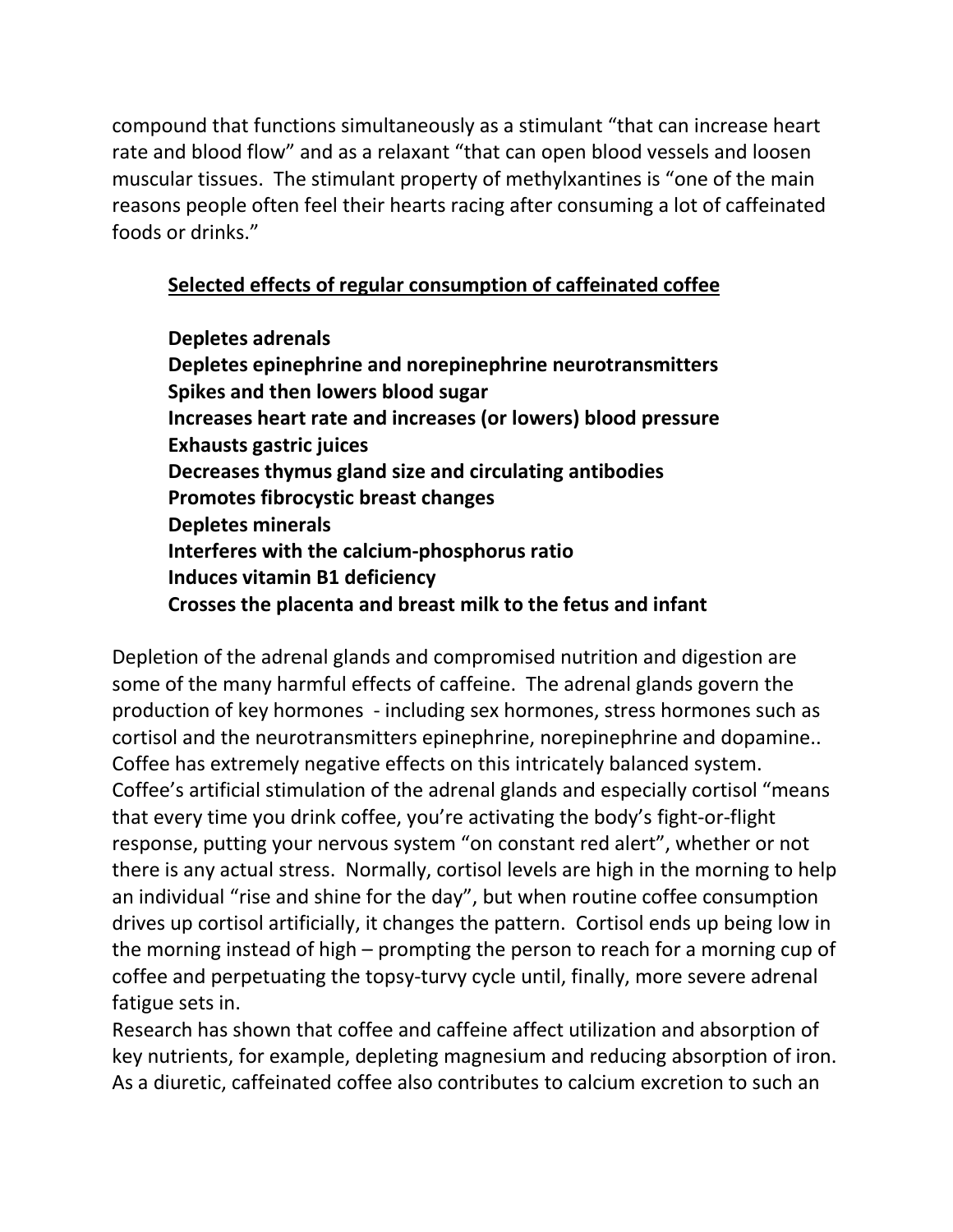extent that it "can add up to significant bone thinning." Although some researchers rate this bone loss effect as "controversial". One study found that elderly postmenopausal women who consumed about eighteen ounces of brewed coffee a day experienced "significantly higher rates of bone loss at the spine" compared to women with a lower daily intake. These effects on bone density prompted Colorado researchers in 2009 to recommend that premenopausal women limit their caffeine consumption to avoid osteoporosis. A couple of years ago, reflecting the current trendiness of anything to do with the microbisome, coffee lovers greeted a study published in Science with considerable fanfare. Although the study covered an extremely wide range of "intrinsic, environmental, dietary and medication parameters." Coffee enthusiasts pounced on the one sentence linking coffee, tea, and wine to "a healthier and more diverse community of microbes living in the gut". The researchers attributed this association to the three beverages high polyphenol content. Others, however have suggested that coffee's impact on the gut may not actually be beneficial. Dr. Edward Group of the global Healing Center describes numerous undesirable effects on gut health, including a reduction in the stomach acid needed for digestion when morning coffee is consumed on an empty stomach (true for both caffeinated and decaffeinated coffee); a weakening of the stomach's protective mucosal layer; acid reflux and esophageal sphincter; relaxation of the esophageal sphincter; aggravation of the bowel disorders or an overactive bowel; and premature release of partially digested food into the small intestine, which can damage the intestinal wall and facilitate dysbiosis. Coffee drinkers who are interested in the microbiome might also want to bear in mind the results of a novel study of "coffee machine-associated bacteria" published in Scientific Reports and summarized in Scientific American, which found that nine in ten top-of-the-line expresso machines harbored "a whole menagerie of bacteria – including some pathogenic species more commonly associated with the toilet." (About 30% of the world's Michelin-starred restaurants feature the brand of espresso machine examined in the study. Given the discovery of bacteria with pathogenic properties, "and the fast recovery of the (bacterial) communities after rinsing the capsule container, "the study's author is advised "frequent maintenance" and preventing contact "of the coffee leach with other parts of the machine to avoid unintended contamination of the beverage."

"Coffee has extremely negative effects on the intricately balanced adrenal system."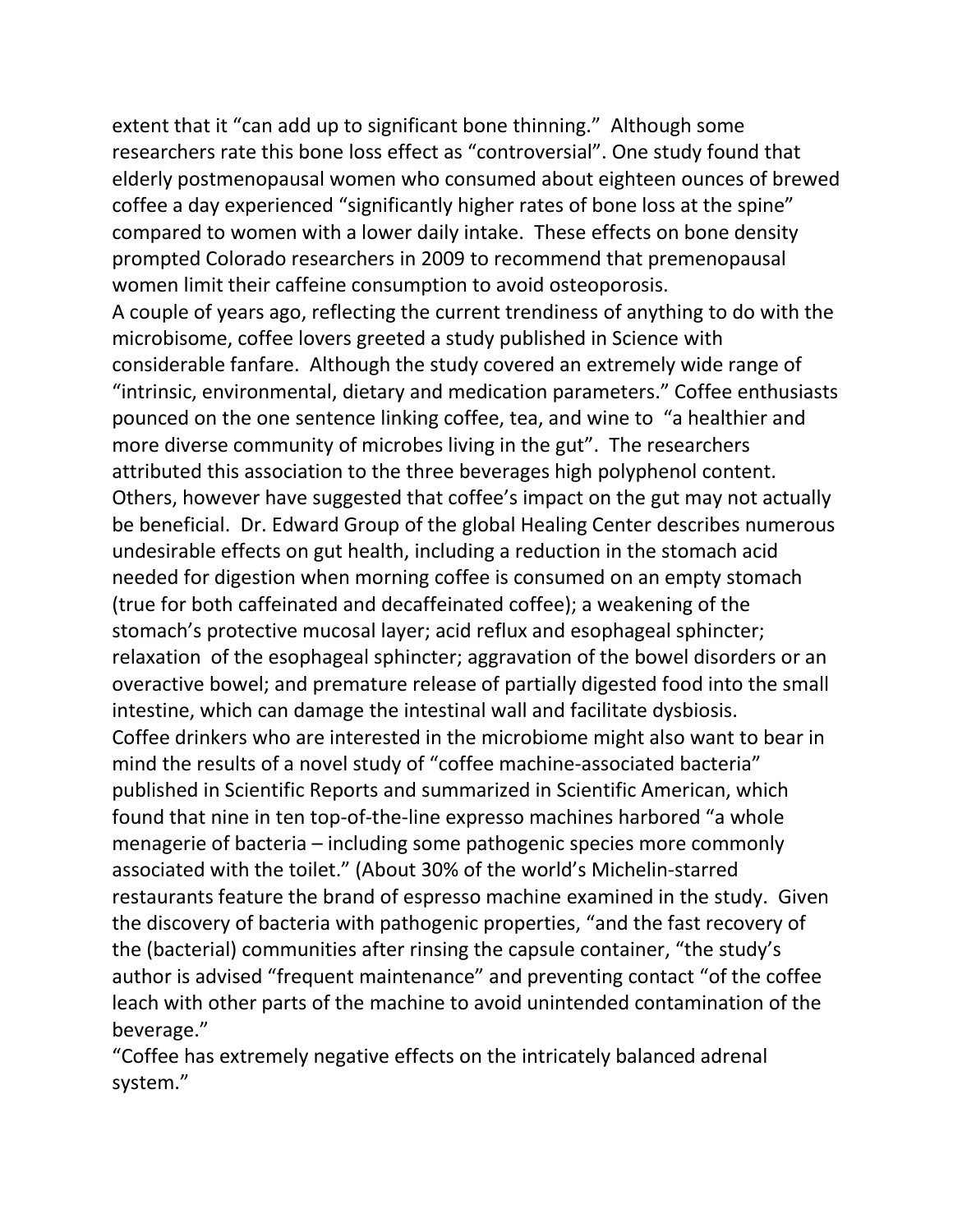#### **VULNERABLE POPULATIONS**

Many researchers acknowledge the association of caffeine intake with "reversible and transient physiological effects broadly and cardiovascular effects specifically," but surprisingly few are willing to pin any blame for more serious chronic health issues on coffee or caffeine. At the same time, some experts have called attention to caffeine's potentially adverse effects on sleep or cardiovascular and other functions in "special" or "vulnerable" populations – broadly defined as "pregnant and lactating women, children and adolescents, young adults, and people with underlying heart or other health conditions, such as mental illness. Studies and meta-analysis (studies of studies) in humans have linked coffee consumption during pregnancy (including both caffeinated and decaffeinated brews in some studies) to an increased risk of pregnancy loss, preterm delivery and other adverse birth outcomes. A just published long-term study of Irish mother-child pairs that looked at the effects of maternal consumption of both coffee and tea found "robust" and statistically significant associations of maternal caffeine intake with lower birth weight, shorter birth length, smaller head circumference and shorter gestational age. Of note, "similar higher risks of adverse birth outcomes were observed for the highest caffeine intake categories from coffee and tea compared with the lowest intake categories.<br>Studies in rodent models suggest that caution about coffee consumption during

pregnancy (and lactation) is also warranted due to potential long-term effects on offspring that are irreversible, including adrenal abnormalities. A study by investigators in Turkey – famous for its "robust Turkish coffee and strong black tea" and where approximately 60 percent of pregnant women consume caffeine – found that administration of both low and high doses of caffeine to pregnant rats affected sex steroid levels in the fetus and neonate, leading the authors to speculate about likely effects on "behavioral and neuroendocrine functions at some point in adult life."

Chinese researchers, also using a rat model, found that prenatal caffeine exposure induced "high susceptibility to metabolic syndrome" in the female adult offspring. Metabolic syndrome is the name given to a group of risk factors for heart disease, stroke and diabetes. (the risk factors include apple-shaped obesity, high blood pressure, high blood-sugar, a high triglyceride level and low HDL cholesterol.) Somewhat confusingly, some researchers have reported that regular coffee consumption is protective for metabolic syndrome. However a recent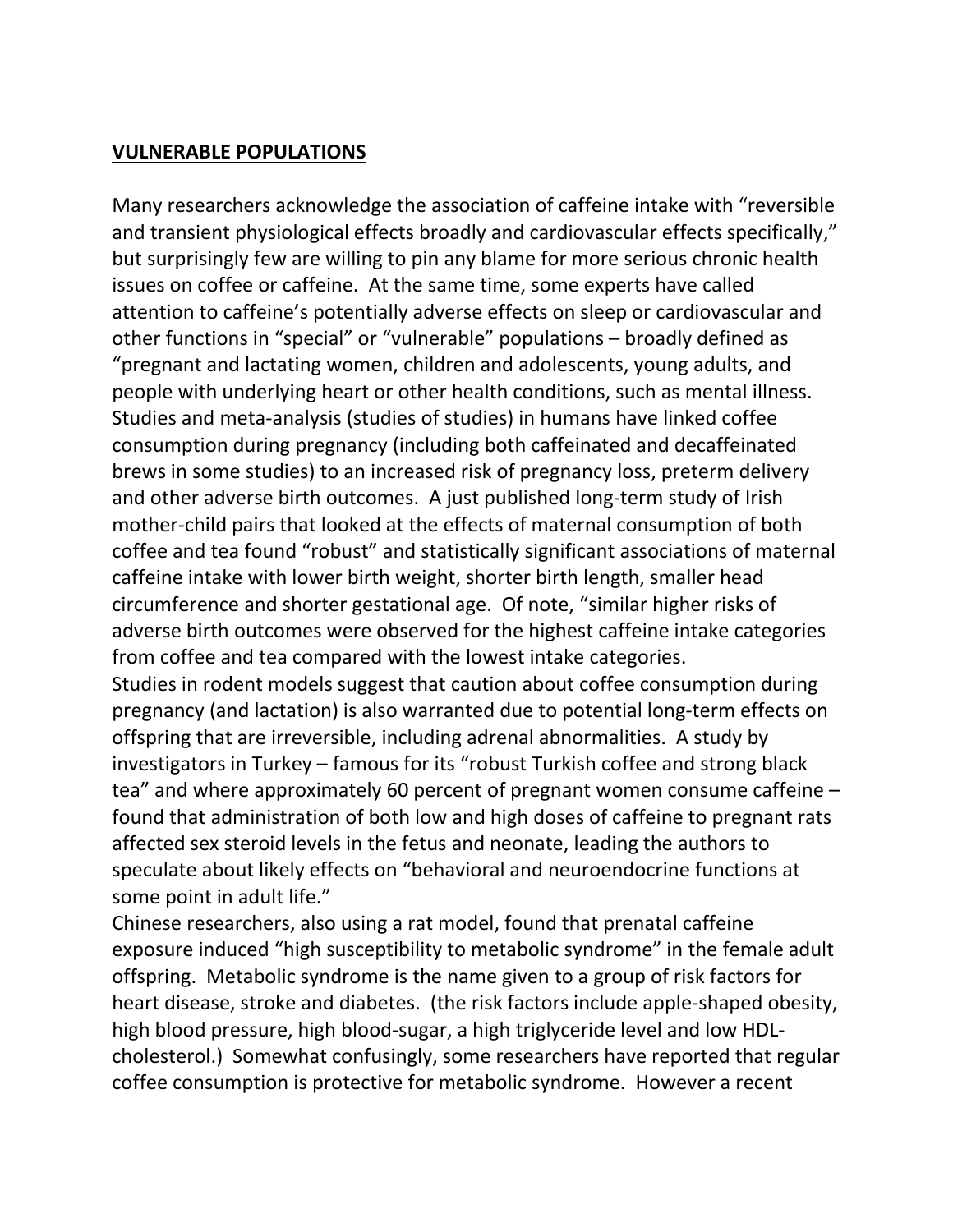study from Finland (the country with the world's highest per capita coffee consumption) reported that regular coffee consumption is protective for metabolic syndrome. However, a recent study from Finland (the country with the world's highest per capita coffee consumption) reported that in individuals who are already type 1 diabetics, both "moderate' (three to five cups a day) and "high" (greater than five cups a day) coffee consumption was associated with increased odds of metabolic syndrome, and any level of consumption increased the risk of high blood pressure.

A 2012 rat study out of Iran examined caffeine as a potential risk factor for male infertility considering both in utero and lactational exposures. The researchers identified a number of significant long-term and dose-related effects on the "reproductive efficiency" of male offspring rats," including a decline in sperm density, decreased fetal viability and reductions in testosterone levels. A recent survey of "lifestyle causes of male infertility" cites numerous studies linking coffee and caffeine to poor semen quality, sperm DNA damage and prolonged time to pregnancy, although it is unclear whether these effects accrue solely from prior in utero exposure or also from adult caffeine consumption.

An international childhood cancer consortium also just reported an increased risk of childhood leukemia in the children of regular coffee drinkers. The coffee consumption threshold beyond which the researchers detected cancer effects was two-plus cups of coffee a day.

### **COFFEE DRINKERS FOR LIFE?**

Market reports indicate that adolescents "are drinking more coffee every year and continually starting at a younger age" – setting the stage for a life-long coffee-drinking habit". Teens and young adults are responding in part to clever marketing that portrays coffee drinking as "classy and sophisticated". This marketing strategy appears to be paying off, because young workers between the ages of eighteen and thirty-four spend an estimated twenty-four to seventy-four dollars per week on coffee. The narrator of the Smithsonian's fluff video on coffee credits entities such as Starbucks for "talking about*terroir* (and) making the geography of coffee available to people" and also waxes poetic about the current wave of coffee "connoisseurship" and "refinement"; the short video also features a young college student sniffing and tasting a special brew in the manner of a fine wine.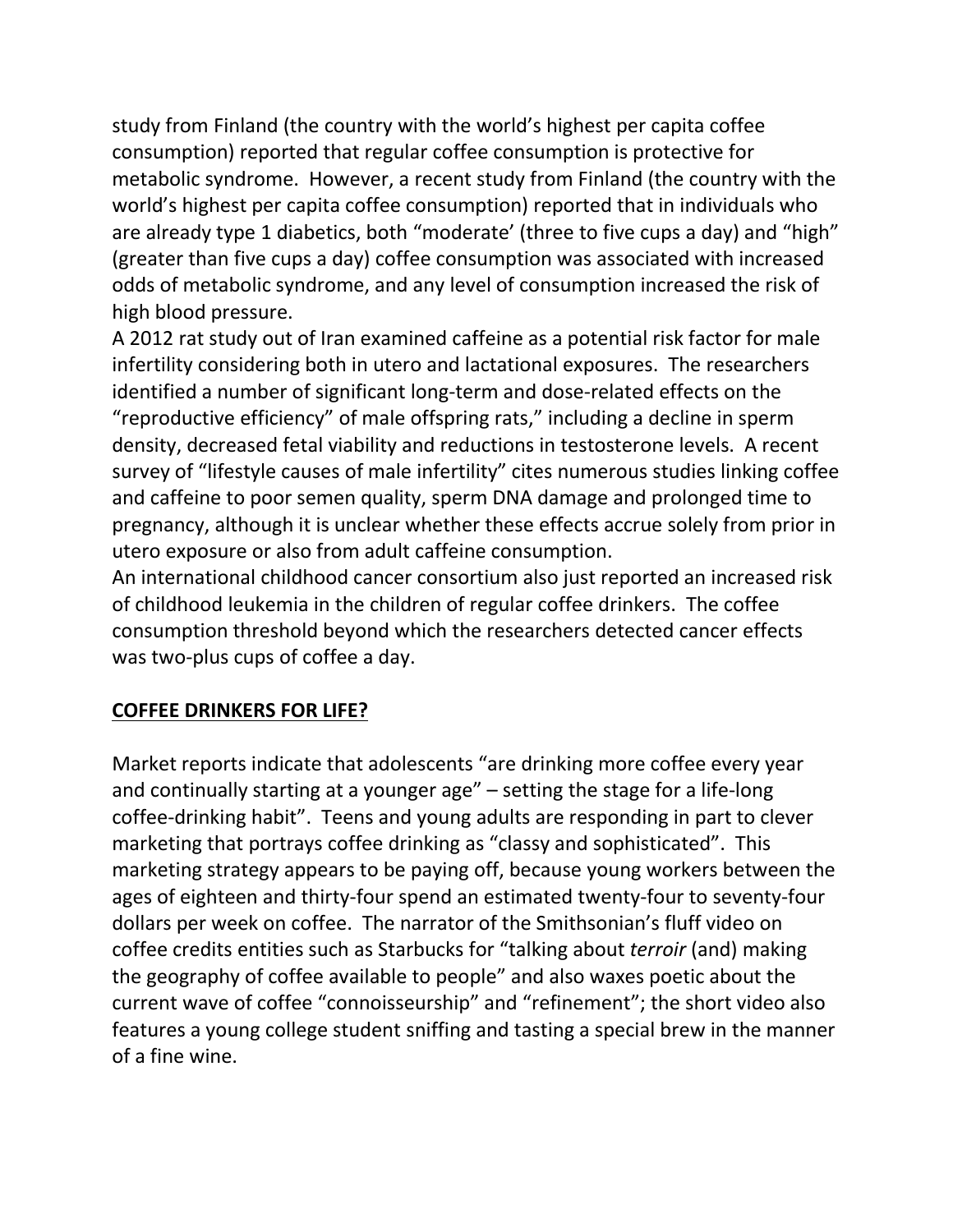According to the advisory committee for the 2015 Dietary Guidelines for Americans, there is a lack of consensus regarding safe levels of coffee and caffeine intake among children and adolescents. This may be due to the "dearth of caffeine research among younger consumers." A research team in Iceland is particularly concerned about the implications of teenage caffeine consumption for long-term cardiovascular health, having found that "early exposure to caffeine may lead to persistent increases in vascular resistance, which in turn is an acknowledged risk factor for the development of hypertension." Headaches are another common vascular symptom associated with coffee drinking. A study that looked at menstruation-related headaches—reported by one in four teenage girls—found that daily coffee (and cola) consumption was associated with more frequent headaches.

"Market reports indicate that adolescents are drinking more coffee every year and continually starting at a younger age."

Researchers have raised concerns about increased vulnerability to anxiety disorders resulting from caffeine consumption during the developmentally sensitive adolescent years. A study in rats identified "dysreulation of the neuroendrocrine stress response system" following adolescent caffeine exposure, leading to "enhanced anxiety-related behavior" in adulthood. Disturbingly, the effects persisted into adulthood "even after removal of caffeine."

#### **RISKS OUTWEIGH BENEFITS**

A number of studies and meta-analysis have reported inverse (protective) associations of coffee with a variety of diseases. The lead researcher of one of the more influential meta-analysis smilingly poses with a cup of coffee on his university webpage). The coffee lobby and even public health and medical professionals have not hesitated to use these studies to shore up their claim that "coffee is good for you." (Remember when tobacco companies built relationships with academic institutions and funded scientific studies to tout the benefits of another stimulant, called nicotine? Ironically, the companies' public relations campaigns "often (minimized)nicotine's health risks by comparing it to caffeine or coffee"!

Much of the coffee-is-beneficial research is actually of a mixed-message nature. For example, one study describes coffee as a risk factor for type 1 diabetes and rheumatoid arthritis but suggests that it is protective for multiple sclerosis and autoimmune liver disease. Another study links coffee to an increased risk of